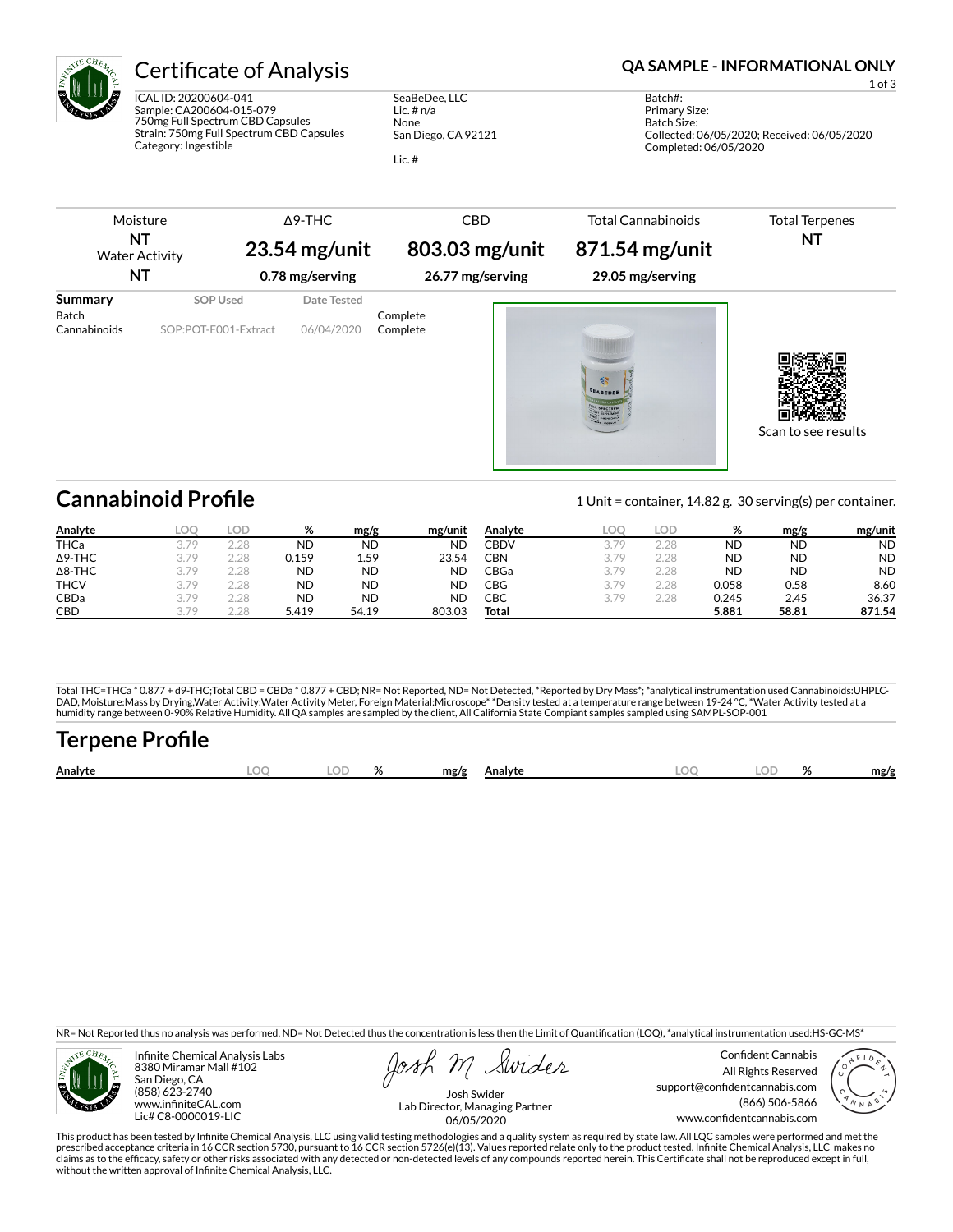ICAL ID: 20200604-041 Sample: CA200604-015-079 750mg Full Spectrum CBD Capsules Strain: 750mg Full Spectrum CBD Capsules Category: Ingestible

SeaBeDee, LLC Lic. # n/a None San Diego, CA 92121

Lic. #

### Certificate of Analysis **Certificate of Analysis QA SAMPLE - INFORMATIONAL ONLY**

2 of 3

Batch#: Primary Size: Batch Size: Collected: 06/05/2020; Received: 06/05/2020 Completed: 06/05/2020

### **Residual Solvent Analysis**

| Category 1 | . OC | .ul | Limit | <b>Status</b> | Category | LOO | -77 | Limit. | <b>Status</b> | Category 2 | LOD. | Limi† | <b>Status</b> |
|------------|------|-----|-------|---------------|----------|-----|-----|--------|---------------|------------|------|-------|---------------|
|            |      |     |       |               |          |     |     |        |               |            |      |       |               |

NR= Not Reported thus no analysis was performed, ND= Not Detected thus the concentration is less then the Limit of Quantification (LOQ),\*analytical instrumentation used=HS-GC-MS\*

### **Heavy Metal Screening**

| $\sim$<br>$\sim$<br>) (<br>$-\sim$<br>$-$ | OD<br>◡◡ | Limit | Status |
|-------------------------------------------|----------|-------|--------|
|                                           |          |       |        |

NR= Not Reported thus no analysis was performed, ND= Not Detected thus the concentration is less then the Limit of Quantification (LOQ), \*analytical instrumentation used:ICP-MS\*

### **Microbiological Screening**

ND=Not Detected; \*analytical instrumentation used:qPCR\*



Infinite Chemical Analysis Labs 8380 Miramar Mall #102 San Diego, CA (858) 623-2740 www.infiniteCAL.com Lic# C8-0000019-LIC

Josh M Swider

Confident Cannabis All Rights Reserved support@confidentcannabis.com (866) 506-5866 www.confidentcannabis.com



Josh Swider Lab Director, Managing Partner 06/05/2020

This product has been tested by Infinite Chemical Analysis, LLC using valid testing methodologies and a quality system as required by state law. All LQC samples were performed and met the prescribed acceptance criteria in 16 CCR section 5730, pursuant to 16 CCR section 5726(e)(13). Values reported relate only to the product tested. Infinite Chemical Analysis, LLC makes no<br>claims as to the efficacy, safety o without the written approval of Infinite Chemical Analysis, LLC.